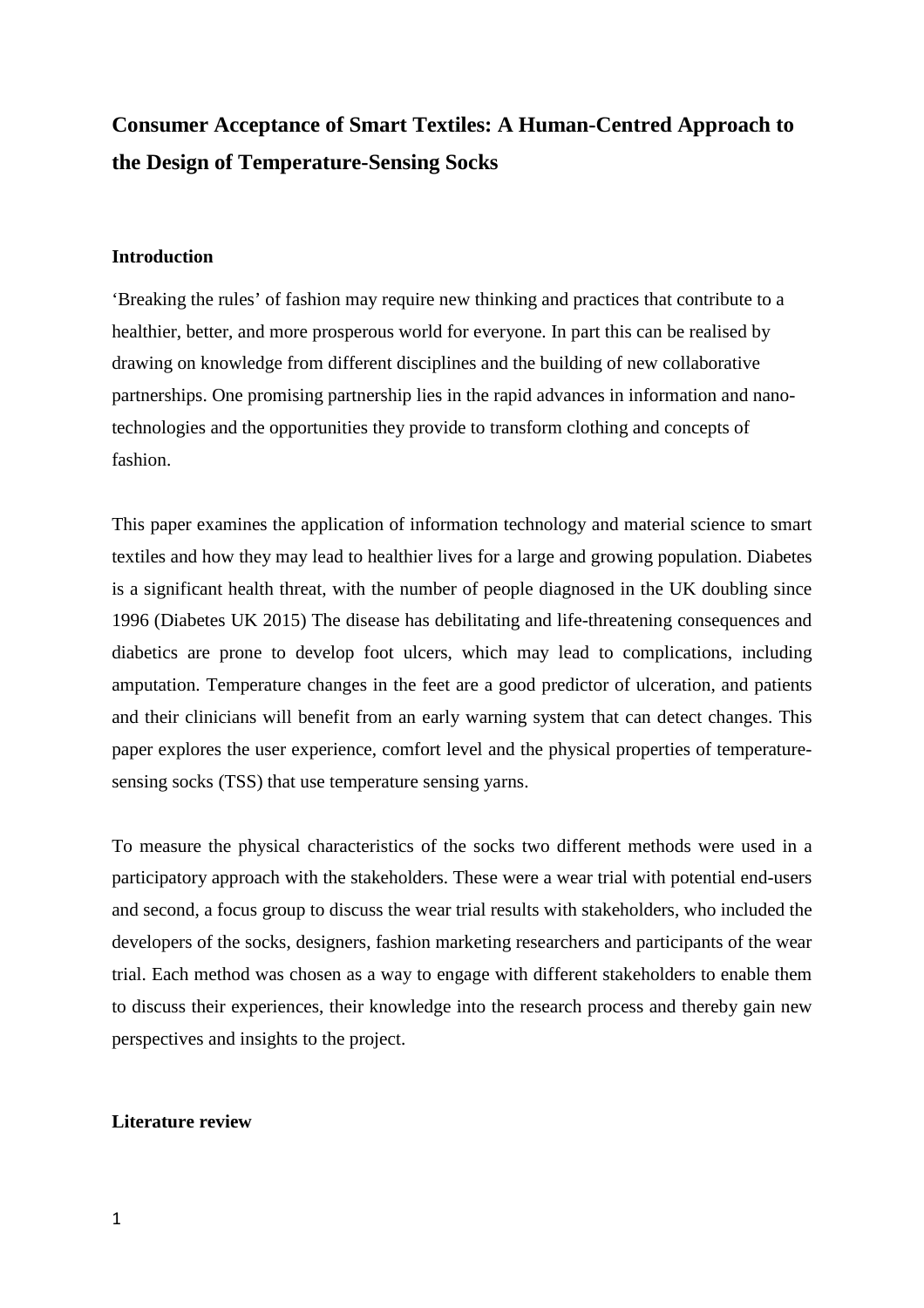Smart textiles are determined by electrical, thermal, mechanical, chemical, magnetic and other elements, that sense and communicate conditions and stimuli between the wearer and the environment (Tao 2001). E-textiles are a subset of this group, and consist of "clothing or technical textiles with electronic components integrated into them" (Kohler et al. 2011, p.497). The production of electrical and electronic textiles are primarily defined by insertion and integration techniques, inserting pre-packaged electronics into pockets, stitching components to surface of the textile, and integrating functionality into the textile using conductive threads, printing technology and integrating electronics into clothing accessories, such as belts (Cork et al. 2013).

The application of smart textiles to healthcare follows the adoption of best practices in health care innovation (Thakur et.al. 2012). Implementation of those practices ensures patient safety and optimises outcomes by helping health care professionals (HCP) to work smarter, faster, better and more cost-effectively. Connected health or technology embedded care (TEC) involves the convergence of healthcare technology, digital media and mobile devices. The successful development of smart textiles from research and development to market (Park & Jayaraman 2010) depends on understanding user's needs and how they can be met, reducing cost and improving the quality of service or performance, and enhanced convenience. Furthermore, the adoption of an innovative product is affected by its relative advantage, compatibility, complexity, observability and trialability (Rogers 2003). Therefore, the ability to observe how others are using the innovation and opportunities for trial can overcome the barriers and increase the chance of adoption (Park & Jayaraman, 2010).

An important innovative component of TSS (figure 1) is temperature-sensing yarn in which nano- sensors are glued in polyester copper yarn encased in a tubular knitted sleeve and then woven into the socks, a data processing box for wireless communications and a battery energy supply.



Data processing, Communication (wireless) and energy supply

Temperature sensing yarn woven in the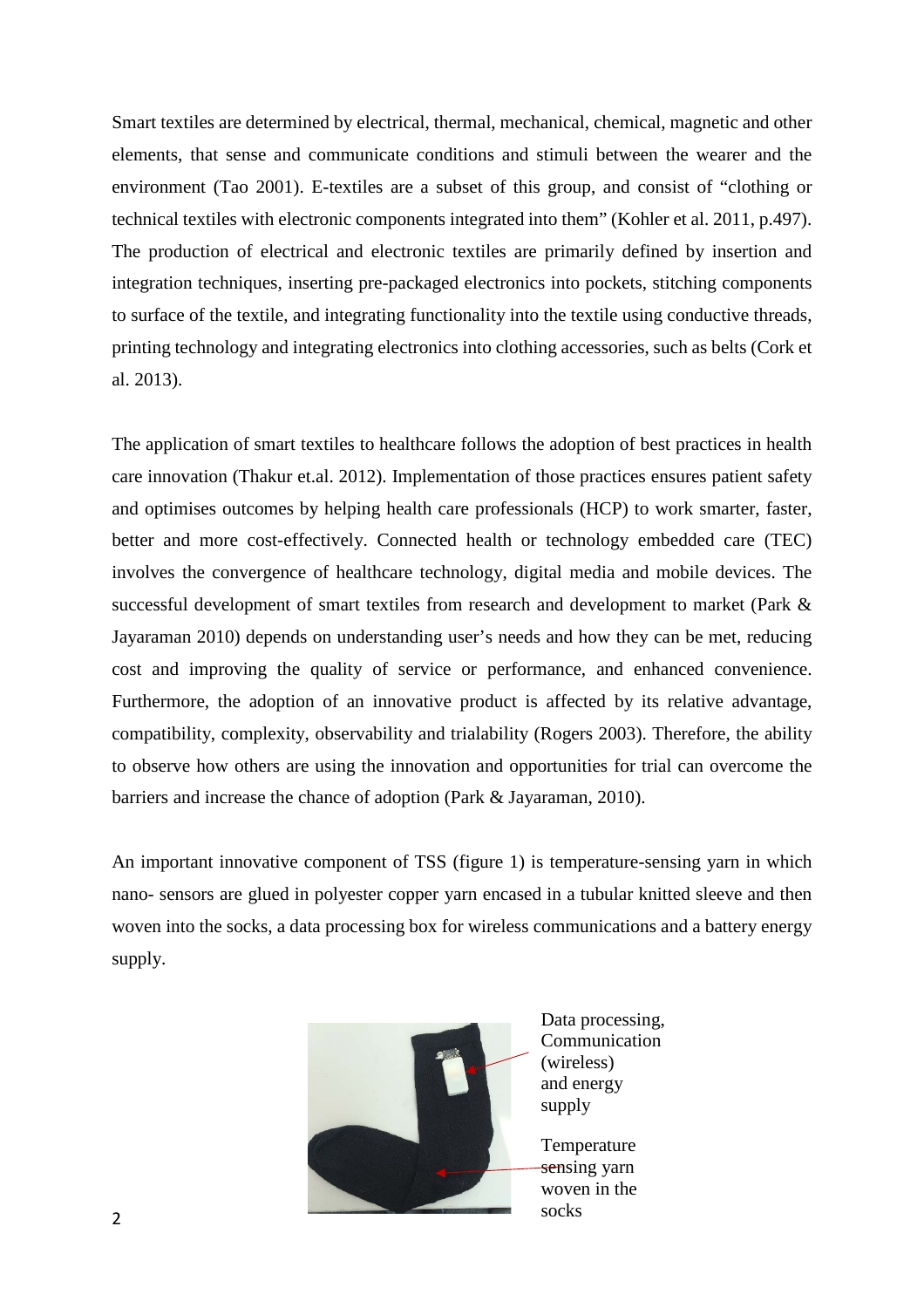#### Figure 1: Temperature sensing socks

The sensors are integrated in the temperature-sensing yarn (TSY) and woven into the socks to acquire body temperature information from the individual and environment. The communication system in the yarn then transmits the data to an application in a smart phone for storage and analysis. This knowledge- based decision support system can help health care professionals to interpret the data, diagnose the individual's condition and develop an appropriate treatment administered in a timely manner. The treatment can be initiated by an individual, health care professional or triggered automatically by the monitoring site if the user is unable to respond to data or has previously authorised an automatic intervention (Park & Jayaraman, 2010).

However, there are various barriers to the development of TEC, including widespread concerns about quality, reliability, data overload, privacy and security. Another problem is that HCPs are often reluctant to engage with technology mainly due to the scale and pace of change, lack of education and training and concerns over liability and funding (Deloitte, 2015). Data privacy and how data is stored, shared, handled and accessed to the benefit of everyone has become an important issue (McKernan 2016). Concerns about cost effectiveness can be reduced by improving the quality and reliability of the devices and applications, and reducing the cost of digital technology (Deloitte 2015). For example, technologists' learning from the data, the modelling of data and simulations can make the technology more accessible and as a result make it more affordable and available for end users (Green 2016).

#### **Methodology**

The research question that arises is: what causes the participants to accept or reject temperature sensing socks? The study is conducted in a real world setting, where there is a need for the researcher to work with participants in a collaborative process aimed at improving and understanding their world in order to change the system. Participatory Action Research (PAR) was chosen for its cyclical process of exploration, knowledge construction and implementation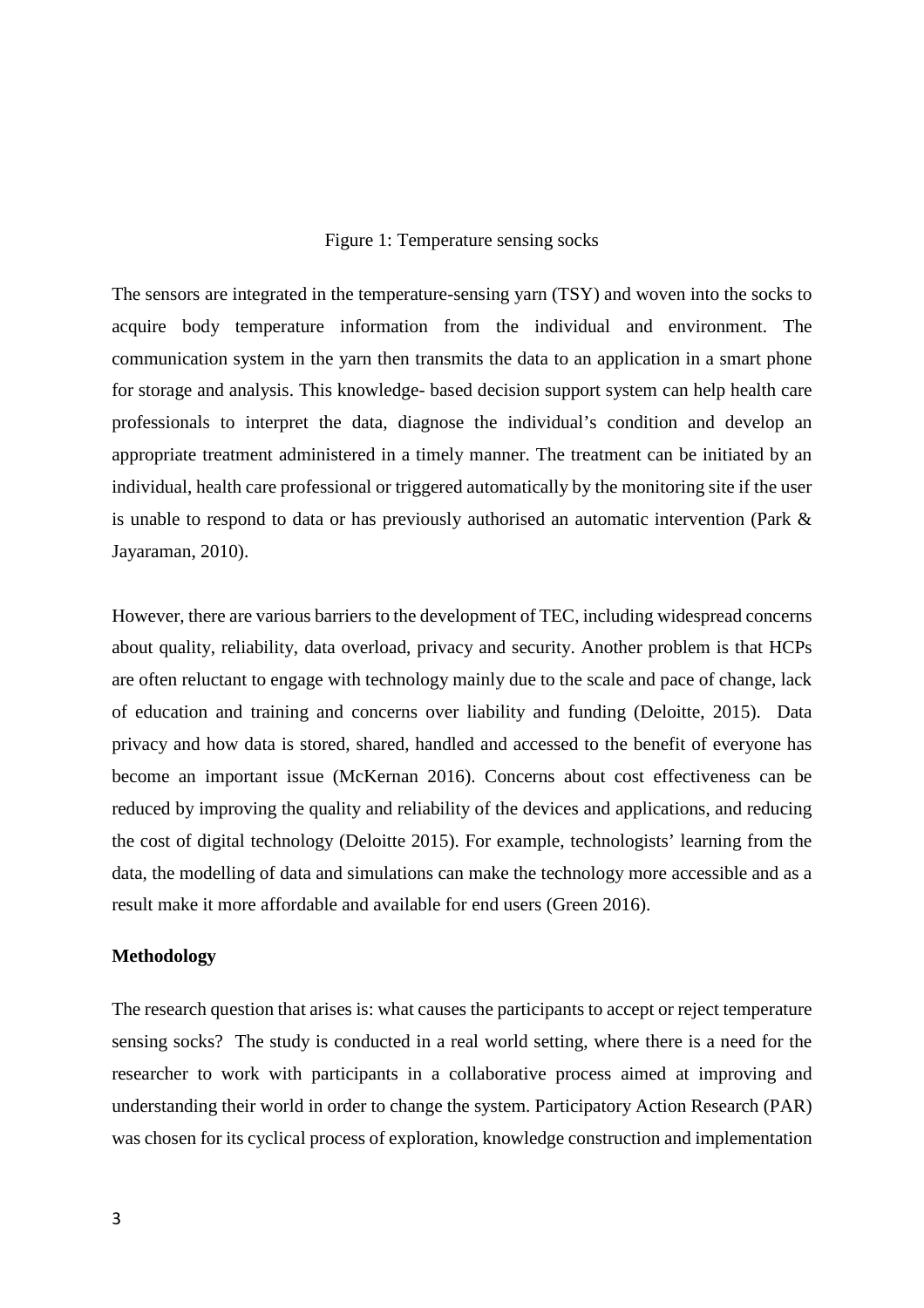(McTaggart, 1997). PAR is a recursive process that involves a spiral of adaptable steps in four stages to:

- Question the issue of user acceptance of temperature sensing socks in two ways: socks with and without sensors during a wear trial
- Reflect on and investigate the wear trial results
- Develop an action plan combining qualitative and quantitative methods
- Review the physical characteristics and marketability of the socks with different stakeholders in a focus group

In order to test the physical properties of the TSS, a wear trial was undertaken with six participants and the results were discussed in a focus group of ten participants to examine the results and sales opportunity of the socks. The research was designed to test the user acceptability of the temperature sensing socks in terms of physical characteristics, rather than the diagnostic properties.

## **Product design**

An understanding of the design of the TSS and the placement of sensors in the TSY was gained through the researcher's involvement in the development of the mock TSS. The purpose was to create fourteen pairs of socks for wear trial, half of which had sensors and the other half had none. The sensors were fixed to a polyester fiber and copper wire and encased within a yarn 'sleeve'.

The sensors constantly measure the temperature of the feet and if the temperature starts to reduce then this can be a possible indication of developing ulcers. The sensors were encased in TSY and the sensors were marked green to identify the sensor position in the socks (figure 2). However, the sensors were not activated in the mock TSS used for wear trial.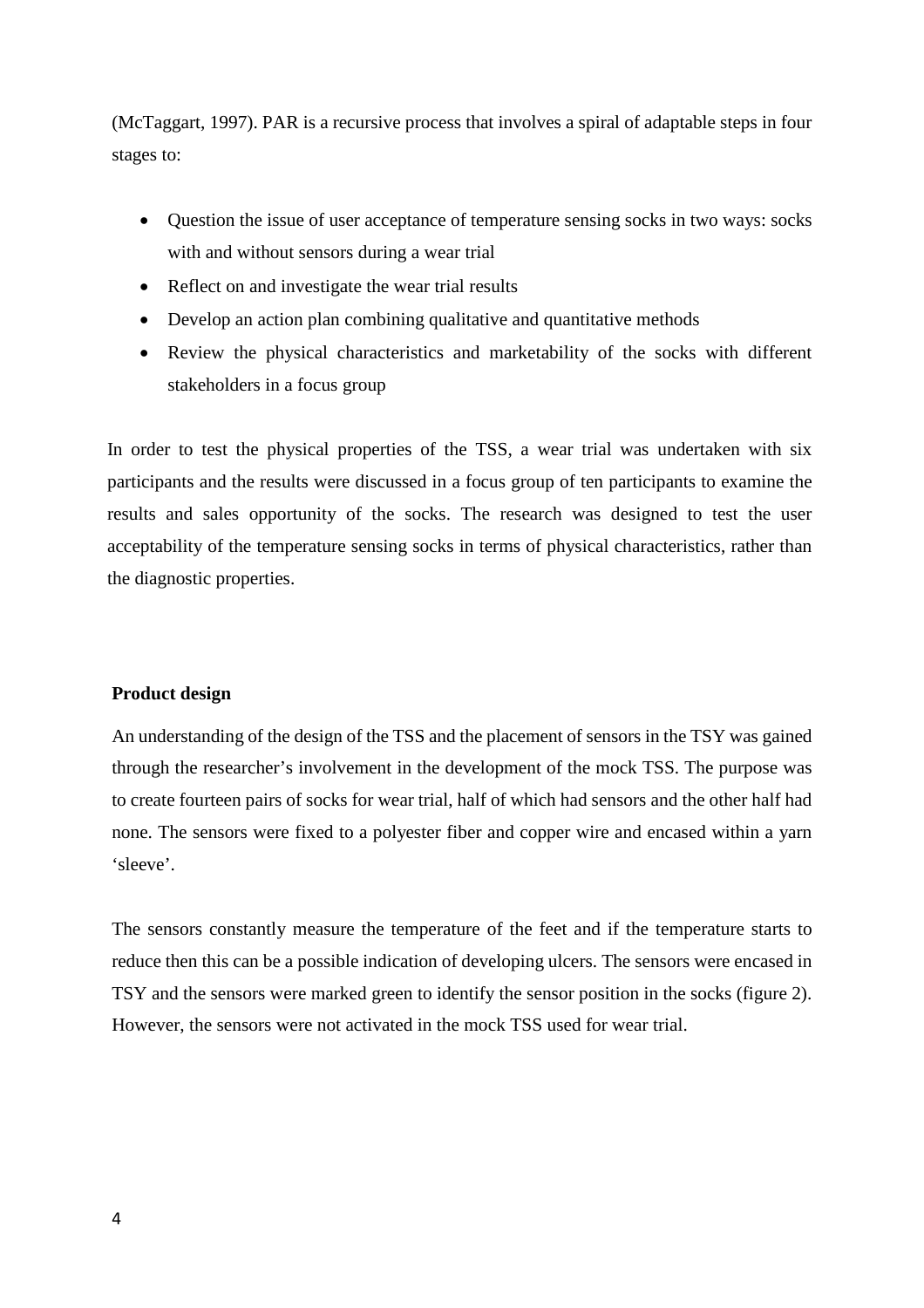

Figure 2: Temperature sensor yarn (TSY) with sensors marked in green

## **Temperature sensing socks with sensors**

The socks were knitted on a computerised knitting machine using 10 gauge 50/50 polyester cotton yarn, and the top rib was combined with spandex or lycra for increased elasticity. The knitting process included creation of channels in the bottom of the socks into which the temperature sensing yarns were woven. In order to incorporate the temperature-sensing yarns into the socks, the sock was put onto a dummy foot; the sensor points on the dummy foot were then mapped onto the sock. The different orientations of the sensors for left and right feet were marked separately in each pair of socks

The TSY were woven into five channels knitted in the bottom of the socks and the sensors were exactly positioned in the marked area in seven pairs of dummy socks. The remaining seven pairs were woven with TSY that did not include sensors.

## **Attaching dummy data the processing box to the TSS**

The temperature-sensing socks included a data processing box containing circuitry and batteries. This enabled communication between the sensors in the socks and a phone. Circuitry and electronics boxes were created for the dummy socks used in the trial to give them equivalent weight and feel to functional socks. In order to achieve this, the ends of the TSY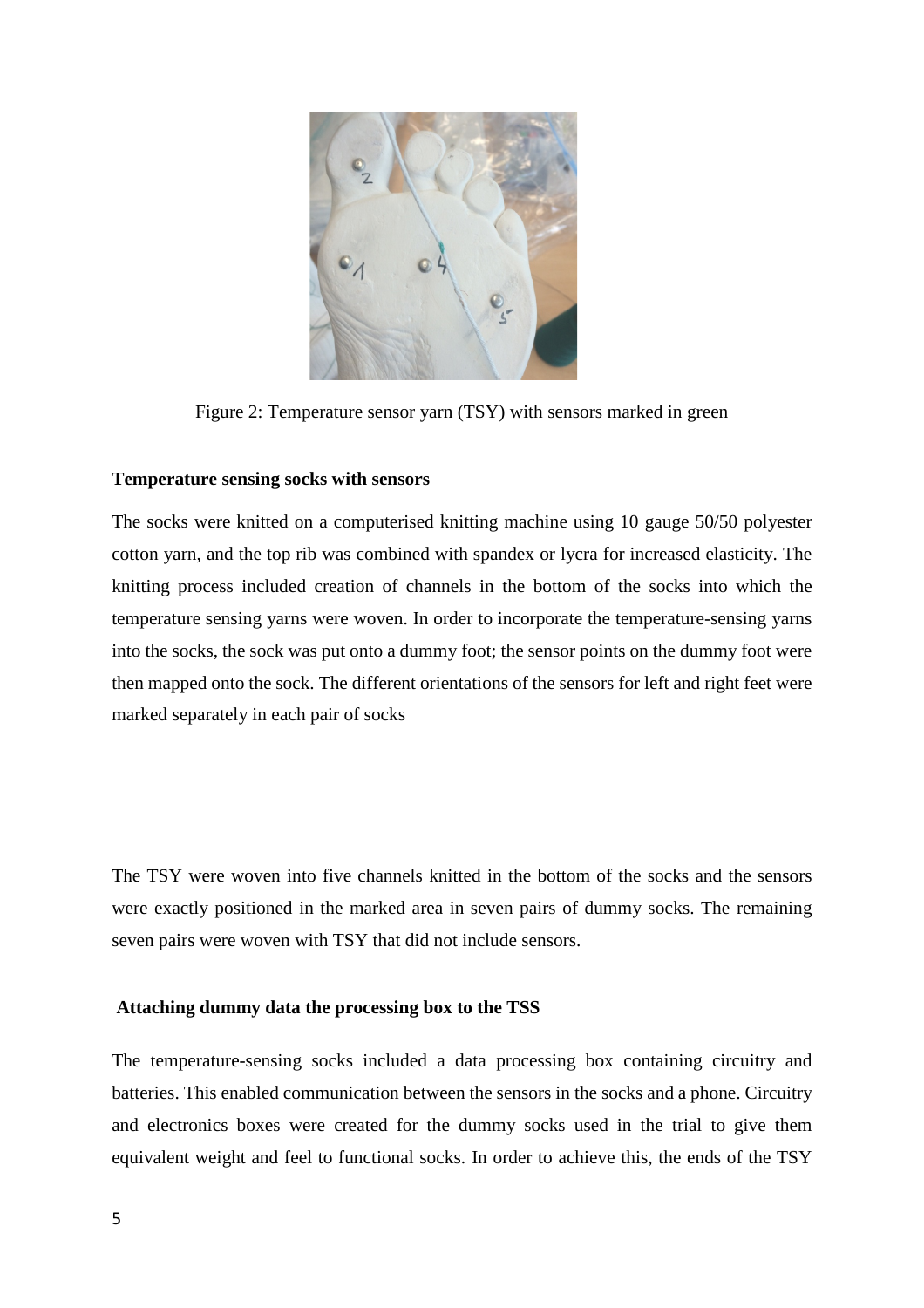were glued to strips of circuit board. The strips were hidden under a hand sewn pocket right below the top rib of the sock.

For the non-sensing socks, a small, plastic box of similar weight and size to that used in functional temperature-sensing socks was then added. To ensure that the weight of the boxes was equivalent to those used in functional temperature-sensing socks, the circuit components and batteries for energy supply were weighed and replaced with an equal weight of plasticine. This was then placed in the pocket at the top of the socks. Velcro was attached within the pocket opening to avoid the data processing box slipping out of the pocket. The final TSS used for wear trial is shown in figure 3.



Figure 3: Temperature sensing socks developed for wear trial

# **Methods for data collection**

The data collection methods involved a series of practical investigations to measure the physical characteristics of the dummy socks with and without sensors. Research related to the adoption of innovations suggests a prominent role for perceived ease of use. Perceived ease of use is defined as the degree of which a person believes that using a particular system would be free of effort (Davis et.al. 1989). From this definition, we claim that the temperature sensing socks is perceived to be easy to use and comfortable, which is more likely to be accepted by users.

Usability is the extent to which a product can be used by specified users to achieve specified goals with effectiveness, efficiency and satisfaction in a specified context of use (ISO 9241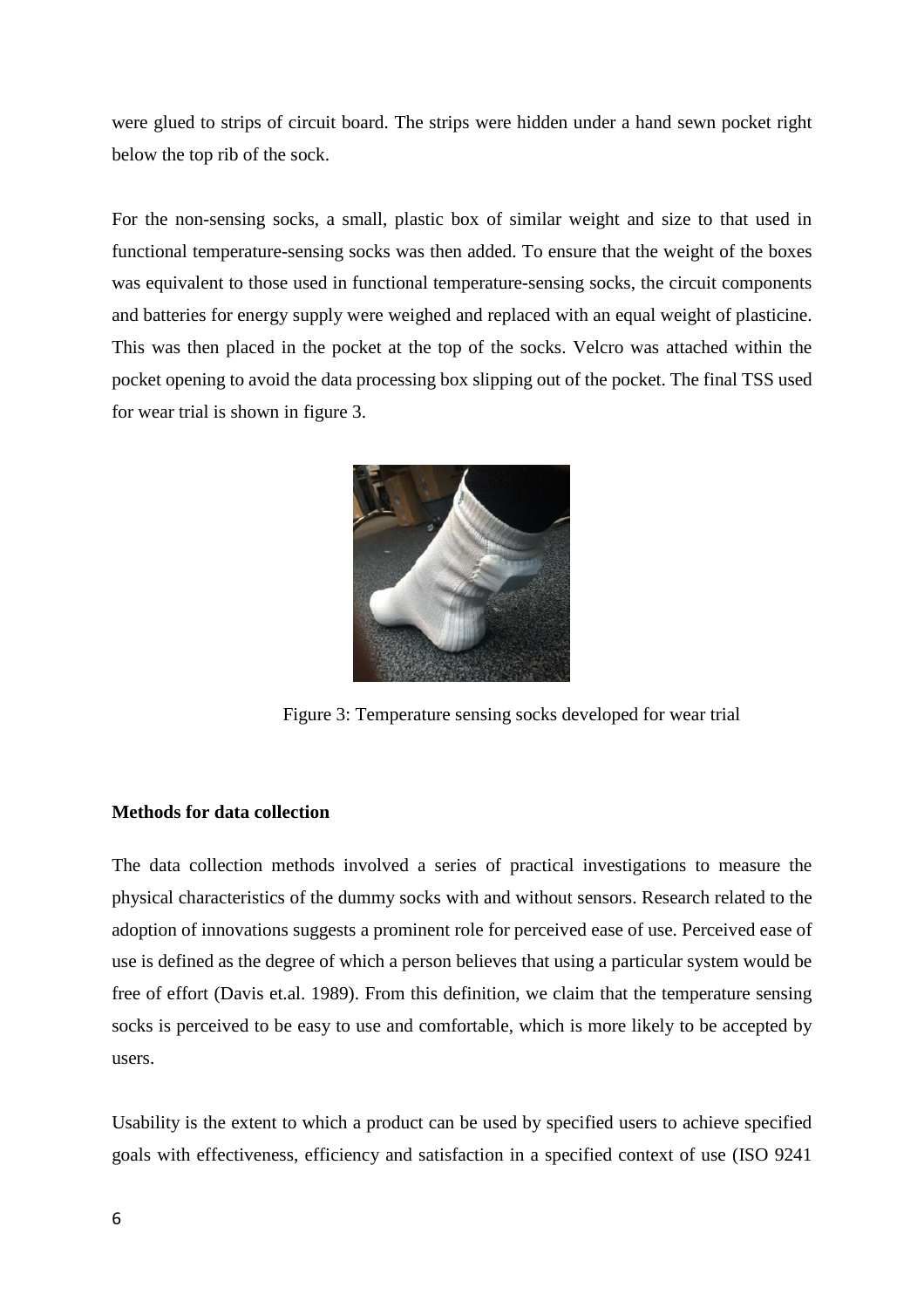DIS 1994). According to Sande (1999) iterative modelling and evaluation is a good tool for ensuring usability and likability. In the design process the decision makers need information on which their decisions can be based. The reasons for modelling and prototyping fall into three broad classes: idea generation, communication and testing (Sande 1999). Of the three, testing is most important as the preferences concerning design solutions can be tested and evaluated with real users. Usability testing can be applied to small scale user studies with rough prototypes at the concept creation stage, or formal usability testing with elaborated prototypes or semi-finished products in order to get the product details right and to see if the goals have been reached.

The prototypes were tested with stakeholders, colleagues and most importantly with users. Models and prototypes can be high or low fidelity. High fidelity models are finished and detailed and resemble final product closely. Low fidelity models are visually rough or represent only certain features of the product. Virzi et.al. (1996) argues that the usability problems can be effectively identified with low fidelity prototypes that will drive the innovation process:

"The user experience (UX) is the totality of user's perception as they interact with a product or service. These perceptions include effectiveness (how good is the result?), efficiency (how fast or cheap is it?), emotional satisfaction (how good does it feel?) and the quality of the relationship with the entity that created the product or service (what expectation does it create from subsequent interaction?)" (Kuniavsky 2010, p:14).

## **Identification of usability and acceptance dimensions for temperature sensor socks**

Totter et.al. (2011) used the term 'dimensions' from Fensli and Boisen (2009) to describe the user's experience and feeling of wireless sensors. These are sensor efficiency and reliability, medical aspects, wearability and affective aspects (Totter et.al. 2011). This study does not address the diagnostic part of temperature sensing socks; accordingly, the two dimensions were chosen to review the wear trial results were wearability (SW) and affective aspects (SA).

Wearability (SW) is evaluated by studying the daily comfort during physical activities. The fitting of the TSS is an important attribute to determine the overall wearability of the socks, and the two attributes measured in this dimension were comfort and fitting. Affective aspects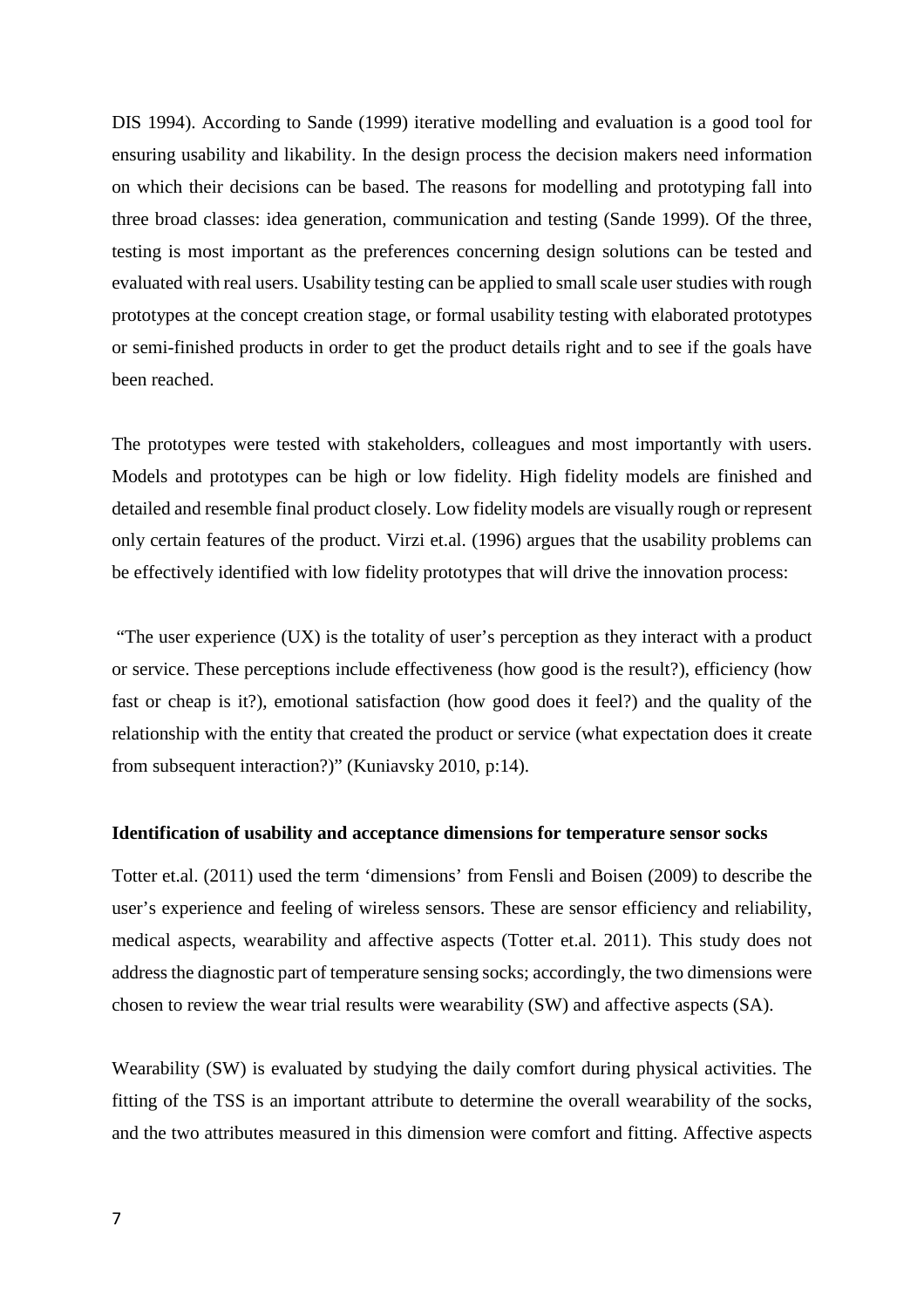(SA) the perceptions of wearing the sensors, depends on social acceptance, personal style and look. The image aspects, personal identification and motivational aspects were also evaluated.

Wear trial and focus group were used for data collection. The empirical data from the wear trial was discussed in the focus group involving the developers of TSS, participants, designers and academic researchers. The focus group discussion emphasised the wearability and affective aspects of the socks that could contribute to research that will drive the innovation process and identify sales opportunity for the socks.

#### **Data collection and analysis**

The wear trial used six participants, two men and four women, aged 28-48. Individual participants were given general information about the TSS and clearly explained that diagnostic part of the socks not tested and the sensors were not activated. Each participant was given two pairs of socks: pair A without sensors and pair B with sensors. Socks with sensors and without sensors were kept anonymous from the participants in order to measure variation in wearability dimension between the two pairs. UK size 7, TSS were used for experiments, and the shoe sizes of participants were between UK size 5 - 9.5. The fibre content of the TSS used for the experiment were 50/50 white polyester cotton. Two wearer assessment forms for each types of sock were given to participants to record their wear trial experience.

The socks were worn by each participant for 100 hours split evenly between the two types. The wearers were asked to answer questions related to wearability and affective aspects for both pairs of socks, before and after wash and explain their experience using photographs. Participants were advised to wash the socks in 40°C and no tumble dry. A Likert scale was used to measure the participant's acceptability of TSS socks before and after wash.

#### Wearability dimension (SW)

The two attributes in this dimension were comfort and fit. The comfort attribute factors were easy to put on and take off the socks, widthways stretch, physical irritation (due to sensor abrasion) and overall comfort. The comfort factors before and after wash of pair A and pair B were charted in figures x and y.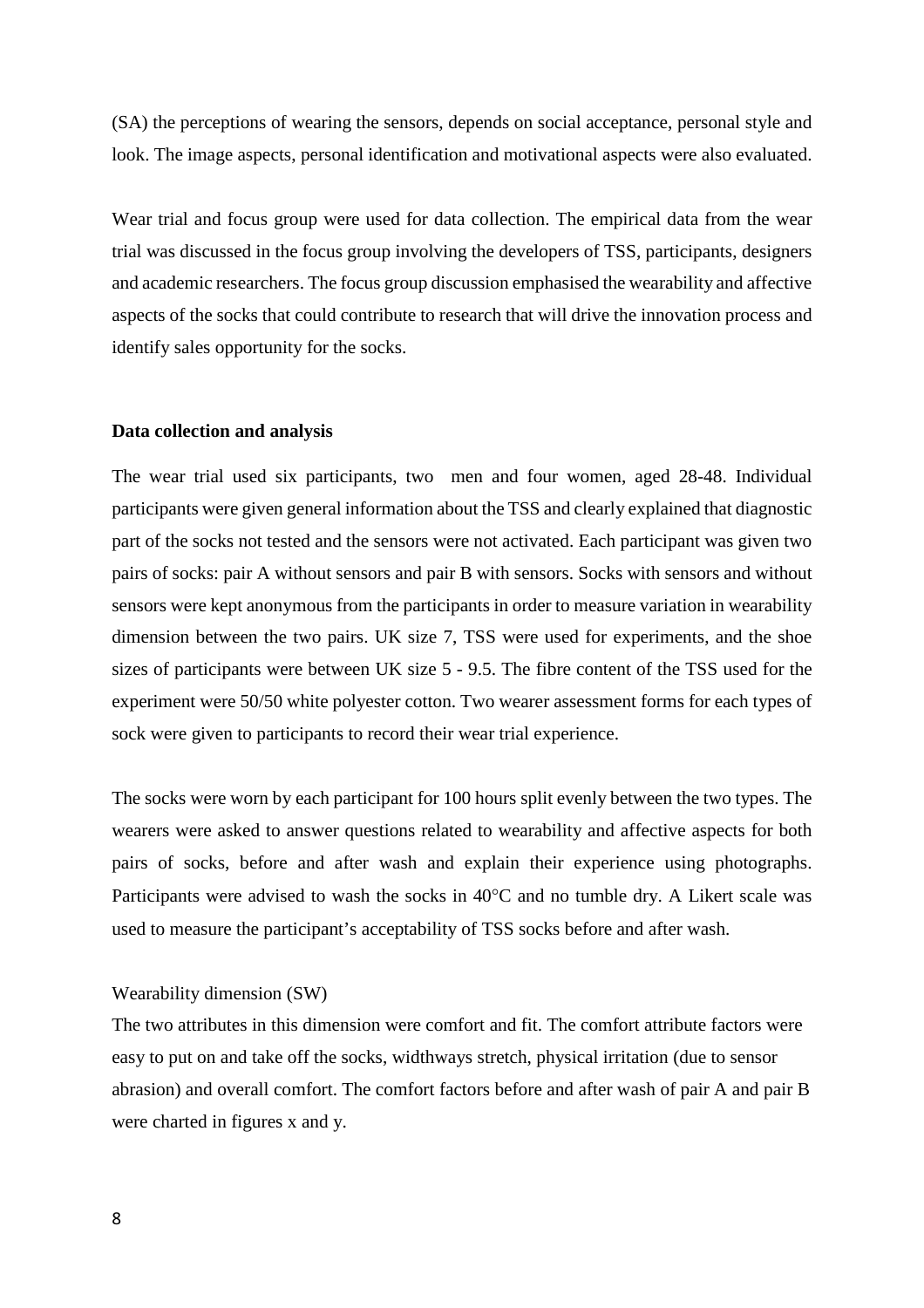

Figure 4 Comfort factors of Pair A (without sensors) before and after wash



Figure 5: Comfort factor of Pair B (with sensors) before and after wash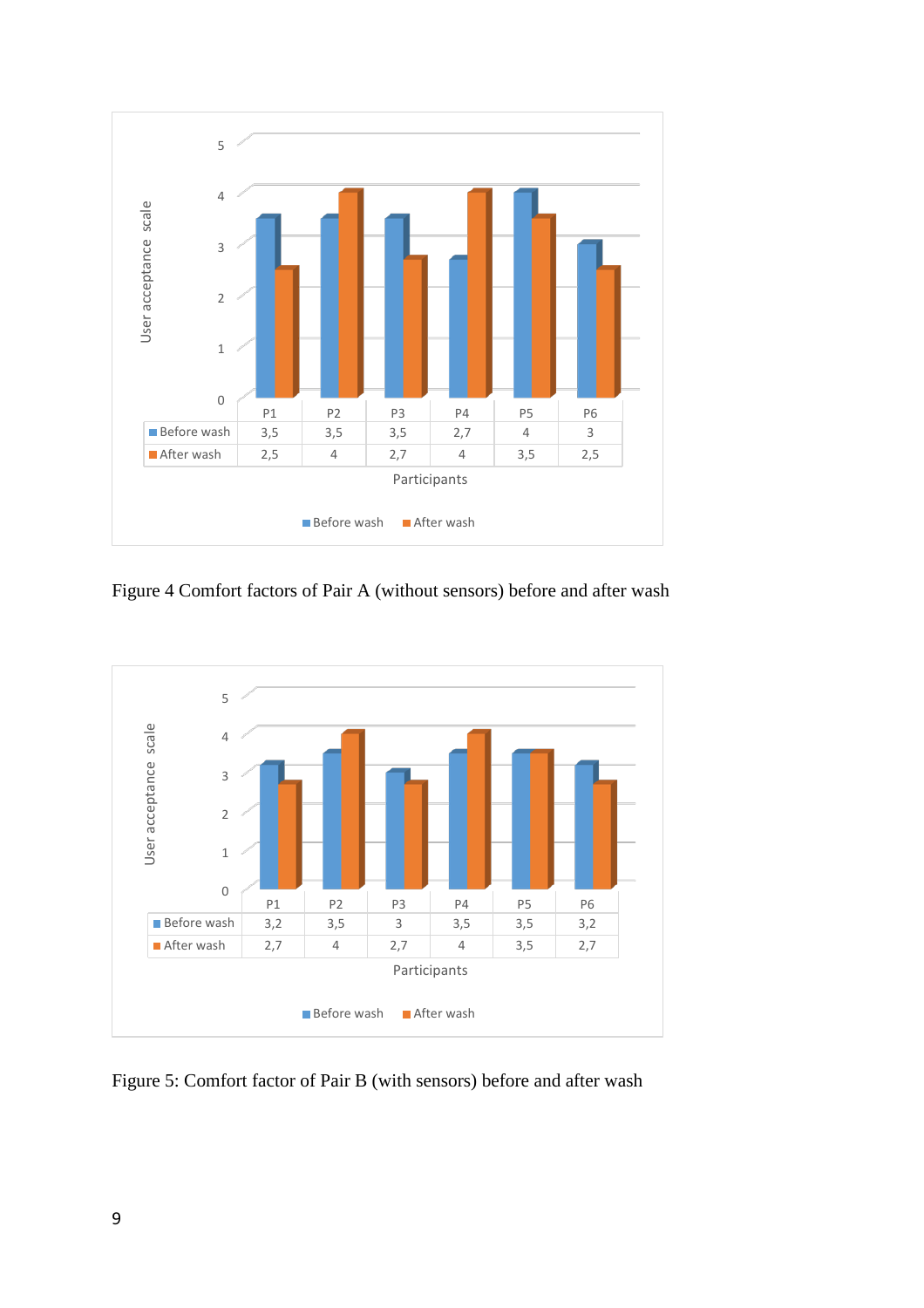The problems identified by participants of wear trial related to comfort started on the first day when five of the participants found it difficult to put the socks on. The four female participants were unhappy with the overall fit of TSS before and after washing. On the second day, the socks were loose at the ankle even before laundering. However, as the socks became floppy they became more comfortable, but this also caused the sensors to move away from the sensor points under the feet. Conversely the top rib became tighter after each wash which made them more difficult to take on and off. All participants complained about the size of data processing box and its placement. They had to remove the data processing box in order to put on the socks and the hand sewn pockets frayed after first wash.

The participants were not happy with the fiber content and the thickness of the socks in the sole where they are woven in knitted channels. Four female participants experienced discomfort from the sensation of wearing them and from itchy sweaty feet. The physical irritation factor was described as

*"….the socks felt 'granular' the feeling was not uncomfortable, but more like wearing a fitness sole that is indented to massage the base of the feet. But at the end of the day I was really pleased to take the socks off and not to feel the lines of pressure underneath my feet "*.

**The factors under fit attribute**: fit at the heel and ankle, top rib and overall fit. The fit factors before and after wash of pair A- without sensors (figure 6) and pair B- with sensors (figure 7) were plotted in two charts.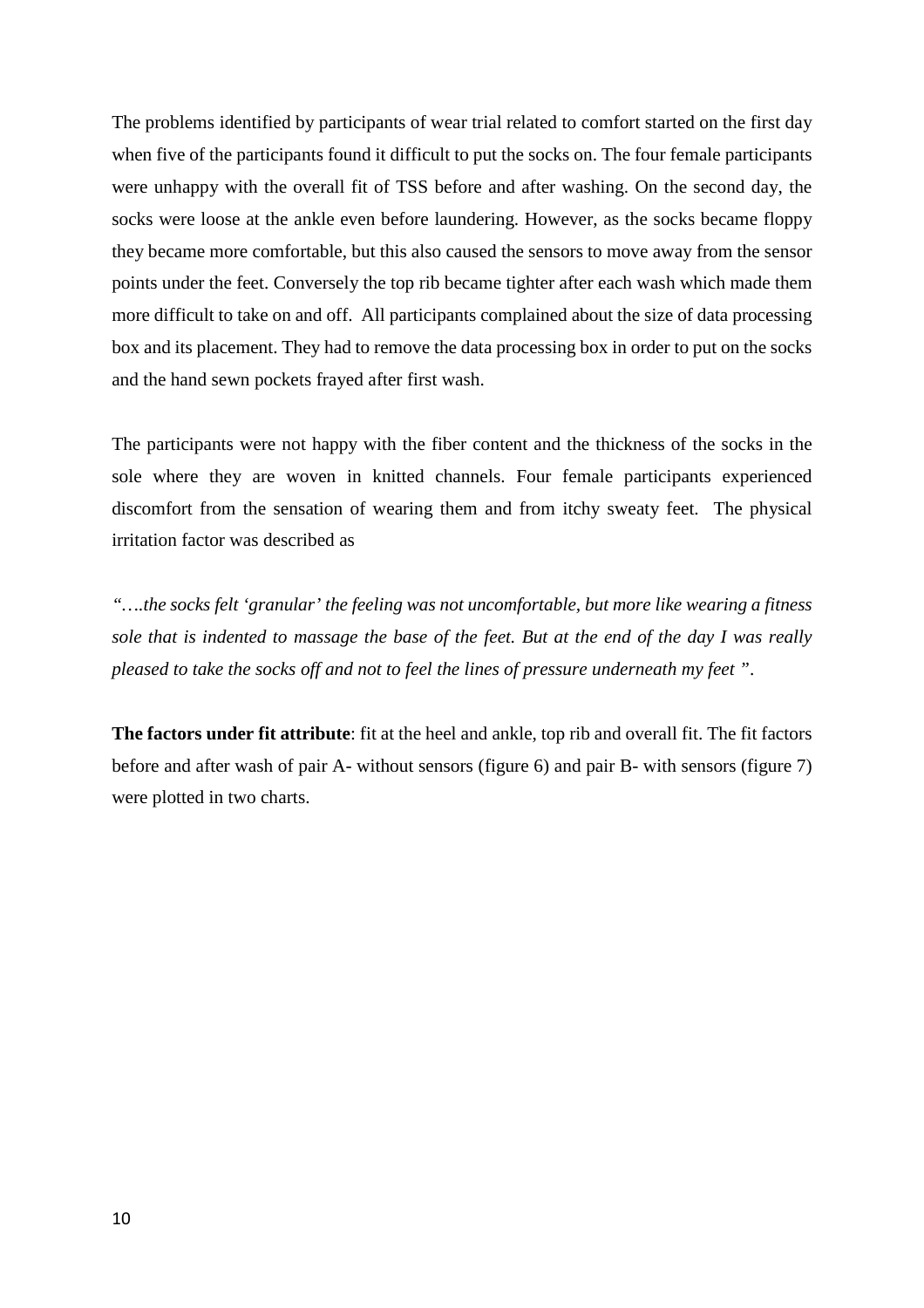

Figure 6: Fit factors of Pair A (without sensors) before and after wash



Figure 7: Fit factor of Pair B (with sensors) before and after wash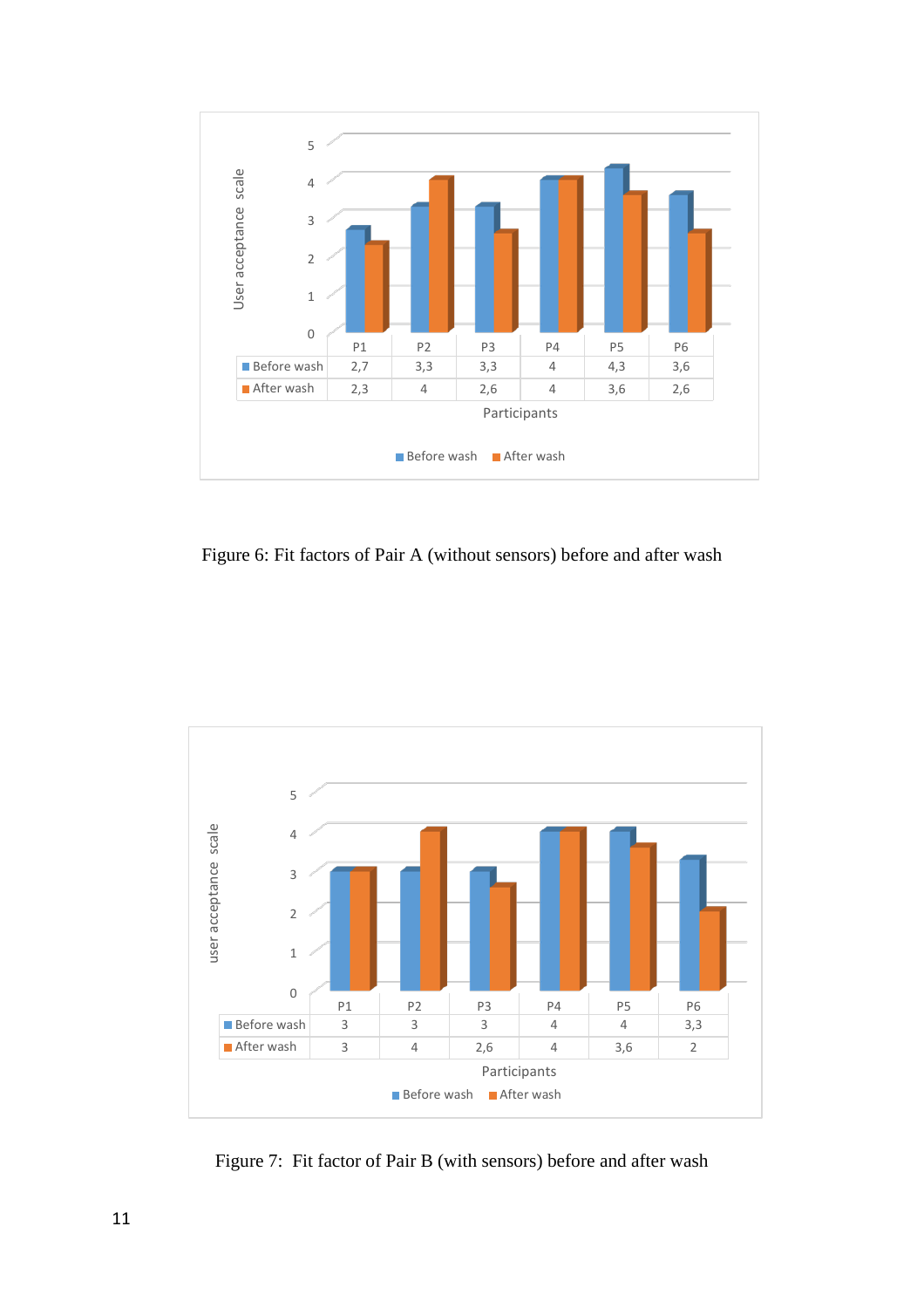## Affective aspect (SA)

The factors under affective aspects were personal style, look and feel (overall appearance), and motivation. The affective aspects before and after wash were plotted in the charts (figure 8):



Figure 8: Affective aspect factors of Pair A (without sensors) before and after wash



Figure 9: Affective aspects factor of Pair B (with sensors) before and after wash

Participants were not happy with the overall appearance of the socks. Some participants wore additional socks to cover the data processing box and it prevent it from slipping from the pocket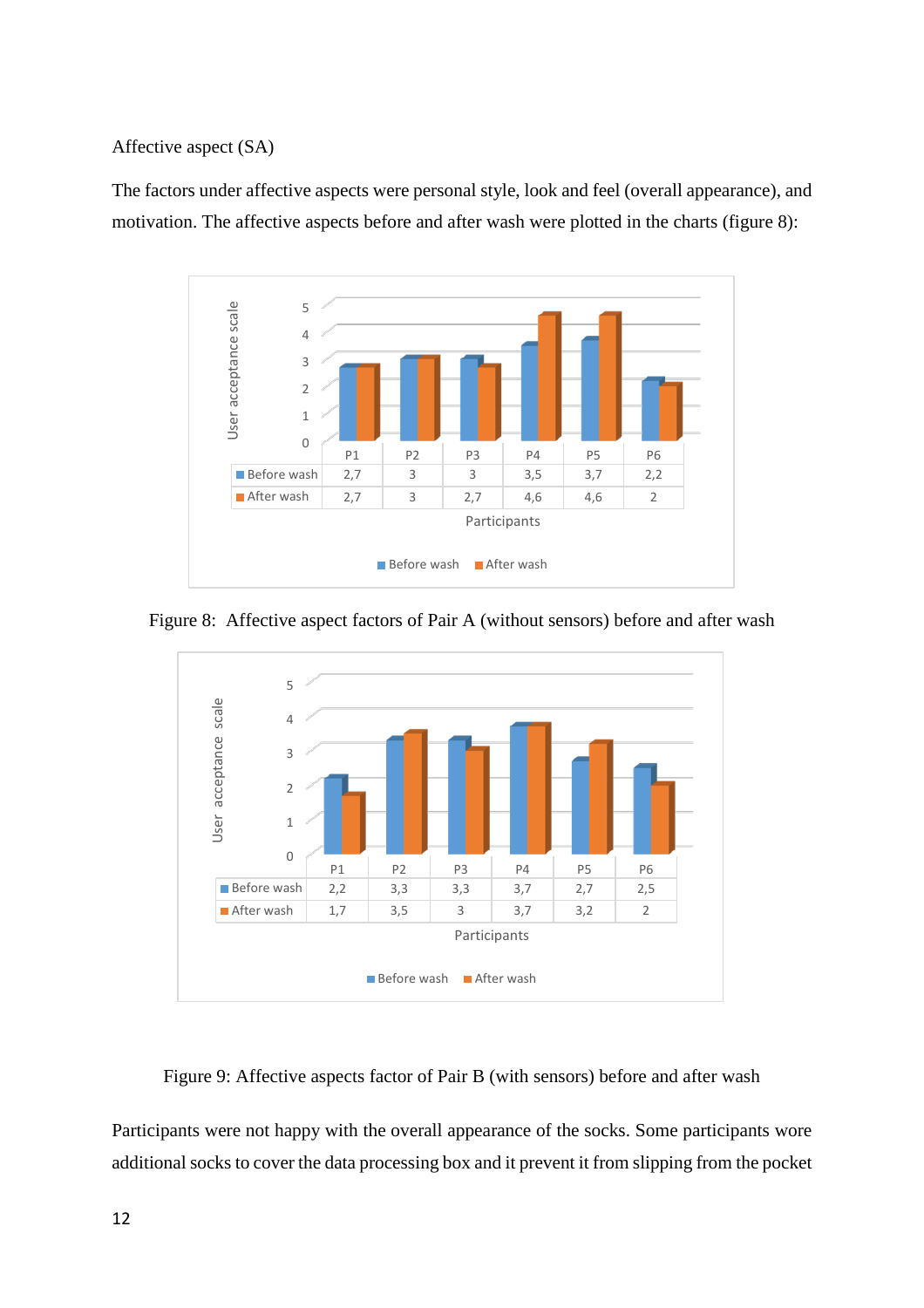and velcro was used as a temporary solution to stop the dummy data processing box slipping out of the pocket. The female participants were concerned about choice of clothing due to the unsightly bulge of the data processing box; consequently the socks were only worn with trousers. All participants agreed that the socks lacked styling, with one commenting that:

"*…even though they are not socks for fashion, I think because of what that represent they must be visually appealing, so that the wearer does not feel that, she is wearing it only because of the medical implications*".

The socks were white, which made it difficult to remove the stains and they had heavy pilling at the bottom and ankle.

# **Validation of the wear trial**

Since the wear trial was an evaluation process for TSS it was important to discuss the trial results with potential stakeholders to validate the method applied. A focus group of six male and four female stakeholders was organized, purposively selected as developers of the socks, designers, fashion marketing researchers and from the wear trial. The event included presentations of mockup samples of TSS used for the wear trial, original samples of TSS, a design process book of TSS mock samples and a power point presentation about the TSS, it's medical application and wear trial results. The discussion was audio recorded and analysed.

The findings demonstrated a concern about the number of participants selected for the wear trial. The main constraint on numbers in the trial was the four month project time-line and that it took more than a month to complete the socks. The results of the focus group were categorised into critical elements with their corresponding user experience factors. The results were then used to validate and enrich understanding of the wearability and affect aspects of the TSS; Table 1 summaries the problems and solutions discussed in the focus group.

| User experience | Problems | Solutions                                |
|-----------------|----------|------------------------------------------|
| dimension       |          |                                          |
| Wearability     |          |                                          |
| Fit             |          | 'Scan to knit' is a method that could be |
|                 |          | carried into this project. It would then |
|                 |          |                                          |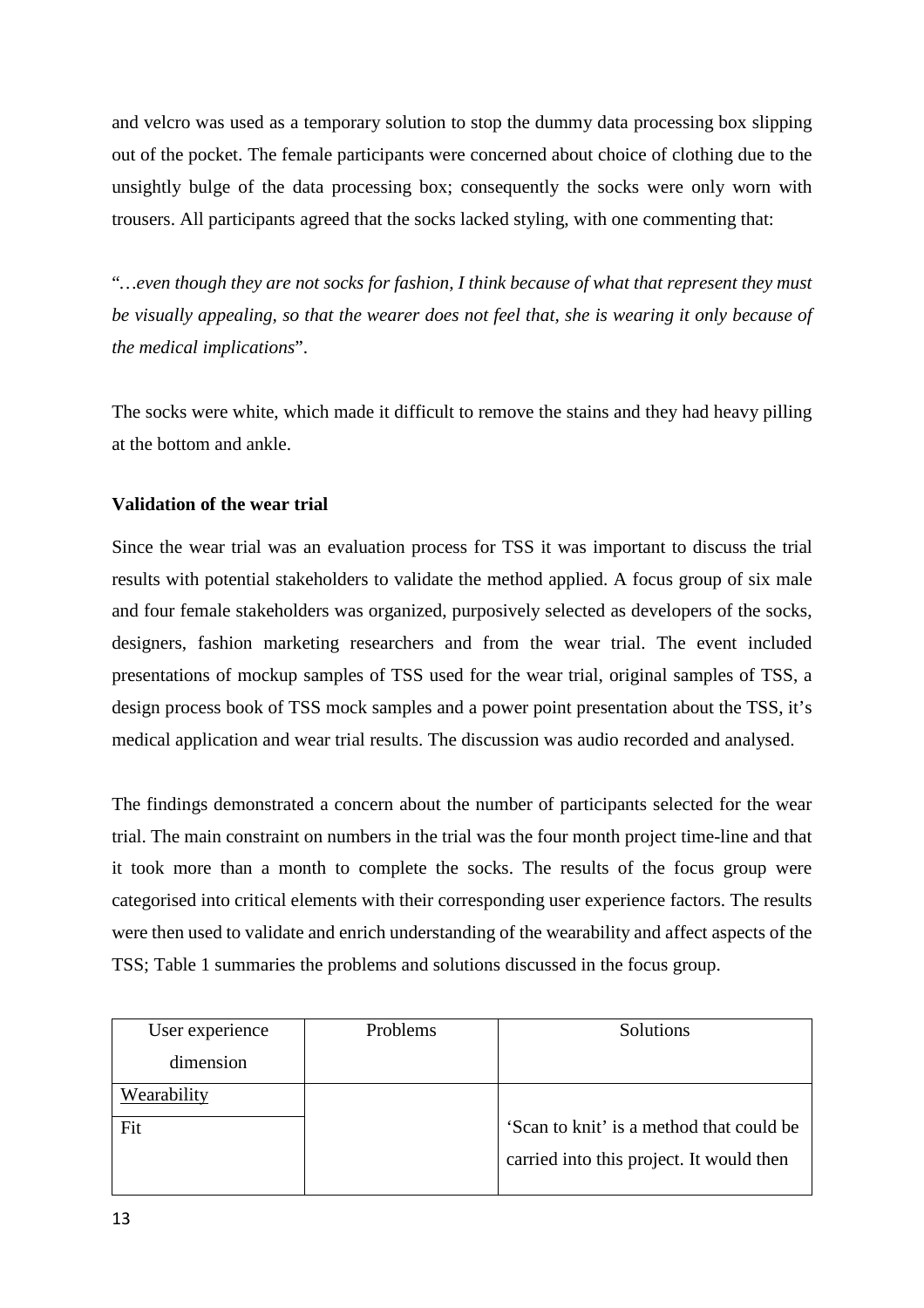|         | TSS size 7 was a         | make the socks into a more bespoke        |
|---------|--------------------------|-------------------------------------------|
|         | perfect fit for UK size  | item                                      |
|         | 6 and size 9.5           | Currently technologists are working on    |
|         |                          | automating the complete process, not      |
|         |                          | on hand crafting the socks                |
|         | The body of the socks    | The fibre content and design of the       |
|         | sagged and flopped       | socks should be revised in order to       |
|         | that made the heel of    | resolve the fit and comfort problems      |
|         | the socks not aligning   |                                           |
|         | with the wearer's foot   |                                           |
|         | Fit problems will        | There are certain specific points for     |
|         | question the accuracy    | temperature sensing under the feet. The   |
|         | of reading the           | sensors are very small chips that can     |
|         | temperature from the     | sense the temperature from an area        |
|         | feet as the sensors were | (figure 10). It is not necessary that the |
|         | no longer positioned     | sensors should be placed in the exact     |
|         | correctly                | position, a slight change in the position |
|         |                          | will not affect the reading.              |
|         |                          |                                           |
|         |                          | Fig 10: Temperature sensing point         |
| Comfort | Experiencing rash and    | Further research should go into           |
|         | itching under the feet   | reducing diameter of the TSY to lessen    |
|         |                          | discomfort while wearing the socks        |
|         | Participants with        | There are socks in the market that are    |
|         | diabetics are slightly   | designed with fairly loose structure like |
|         | older profile and have   | M&S fresh feet non elastic socks. They    |
|         | problems getting their   | are designed well with beautiful          |
|         | socks to feet            | patterns.                                 |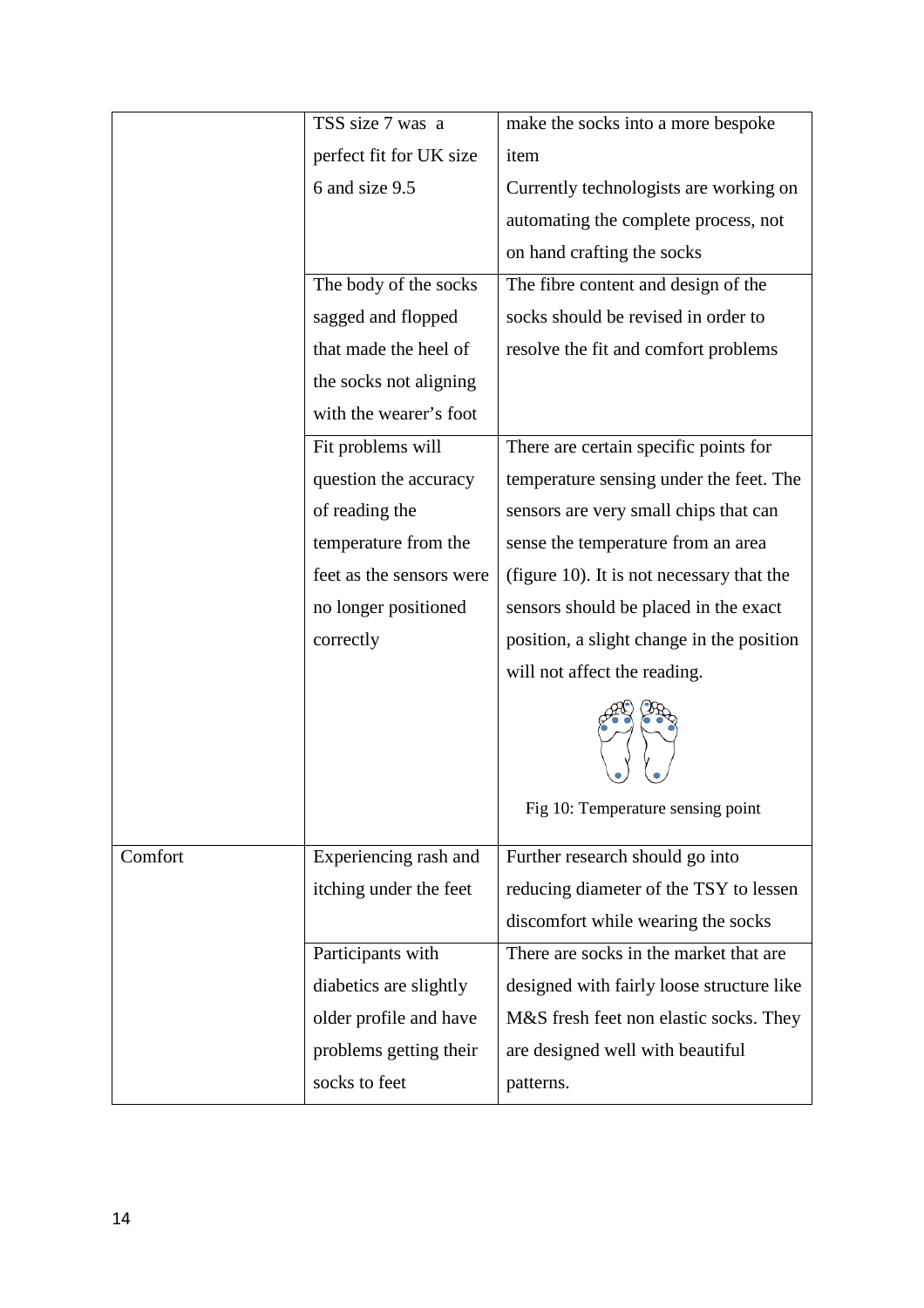|                         |                           | Technologists can collaborate with         |
|-------------------------|---------------------------|--------------------------------------------|
|                         |                           | professional socks companies to rectify    |
|                         |                           | the design problems                        |
| <b>Affect aspect</b>    |                           |                                            |
| Style (look and feel)   | The styling of the        | The design of socks should be              |
|                         | socks was not up to the   | completely revised in order to market      |
|                         | participants liking       | the product                                |
|                         | How do we make the        | The sensor devices could be embedded       |
|                         | data processing box       | in an insole that could be placed into the |
|                         | acceptable for the        | shoes. The data process unit and the       |
|                         | wearer?                   | batteries could be placed under the        |
|                         |                           | longitudinal arch of the feet where there  |
|                         |                           | pressure. Another proposed<br>is<br>no     |
|                         |                           | solution was proximity sensing that        |
|                         |                           | could be in the insole which then senses   |
|                         |                           | the temperature changes                    |
| Personal identification | In order to collect data, | Along with the technology and design       |
|                         | the participants have to  | developments, data security is an          |
|                         | install a specific        | important issue that should be taken to    |
|                         | application in their      | consideration                              |
|                         | phone. If cost is         |                                            |
|                         | implied for an app,       |                                            |
|                         | then that should be       |                                            |
|                         | considered.               |                                            |
|                         | If you share an app then  |                                            |
|                         | there is an issue of data |                                            |
|                         | sharing                   |                                            |
| <b>Marketability</b>    | The socks used for trial  | Price does have an impact on people's      |
|                         | were handmade and lot     | acceptability of the product. It is        |
| Price                   | of work was put into it,  | important how we communicate the           |
|                         | that automatically        | benefits of the socks clearly to the       |
|                         | increases the price of    | consumers. The consumers are often         |
|                         | the product               |                                            |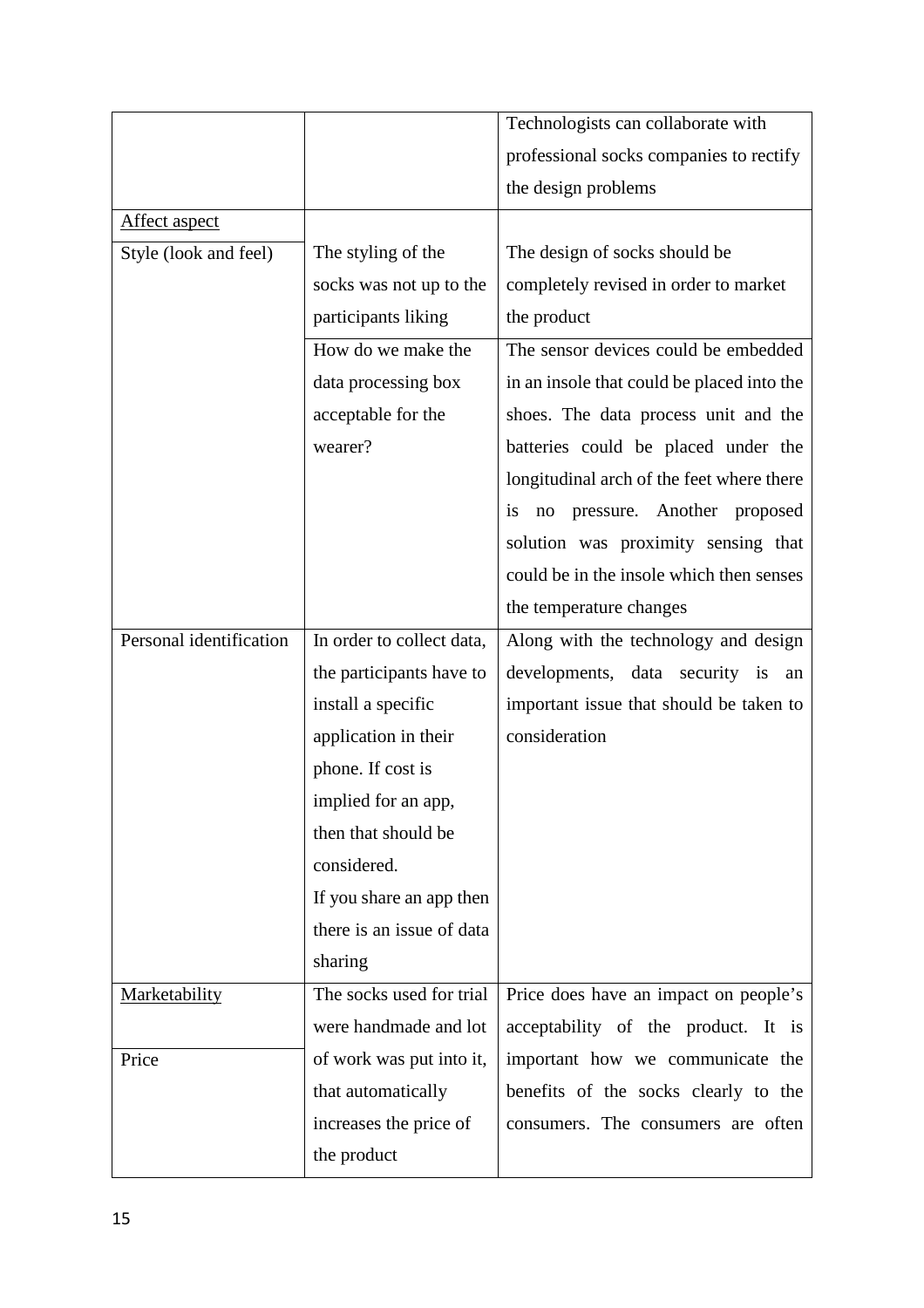|               | Mass production in      | willing to pay premium price if they can  |
|---------------|-------------------------|-------------------------------------------|
|               | Asian countries made    | see the real benefits of the product      |
|               | cheap price             |                                           |
|               | expectations for socks  |                                           |
| Selling point | Identifying<br>the main | for<br>The<br>technology<br>developed     |
|               | aspect of<br>technology | temperature sensing yarn can be used in   |
|               | the socks               | something other than the socks            |
| Endorsement   | Because it is a health  | When technology is related to health, it  |
|               | care related product it | is a serious topic. It needs professional |
|               | professional<br>needs   | endorsements from the national health     |
|               | endorsement             | service, diabetics groups and leading     |
|               |                         | diabetic charities that will give the     |
|               |                         | credibility required for TSS              |

## **Findings**

The temperature sensing socks (TSS) demonstrates a significant scope for temperature sensing yarn (TSY) in healthcare. However, the ability to attract consumers to adopt this technology is crucial for technology developers and designers. The project explored the physical factors that affect consumer's adoption intentions towards smart textiles in healthcare and the implications for product design. The product should be easy to use and without obstructions; the materials should be soft and comfortable, the products designed using smart textiles should be wearable and aesthetically appealing to encourage use.

Studies about wearable health care devices have conceptually stated some critical factors or experimentally examined a limited number of important factors from technology perspective (Claes et.al. 2015; Steele et.al. 2009). This research empirically investigates user experience of smart textiles in health care. Moreover, the trial reveals that socks with sensors (pair B) caused skin irritation for some participants. However, male and female participants provided different feedback from the trial. The male participants were satisfied with the wearability (SW) of the socks and not happy with affect aspects (SA). On the other hand all four female participants were unsatisfied with wearability (SW) and affect aspects (AS).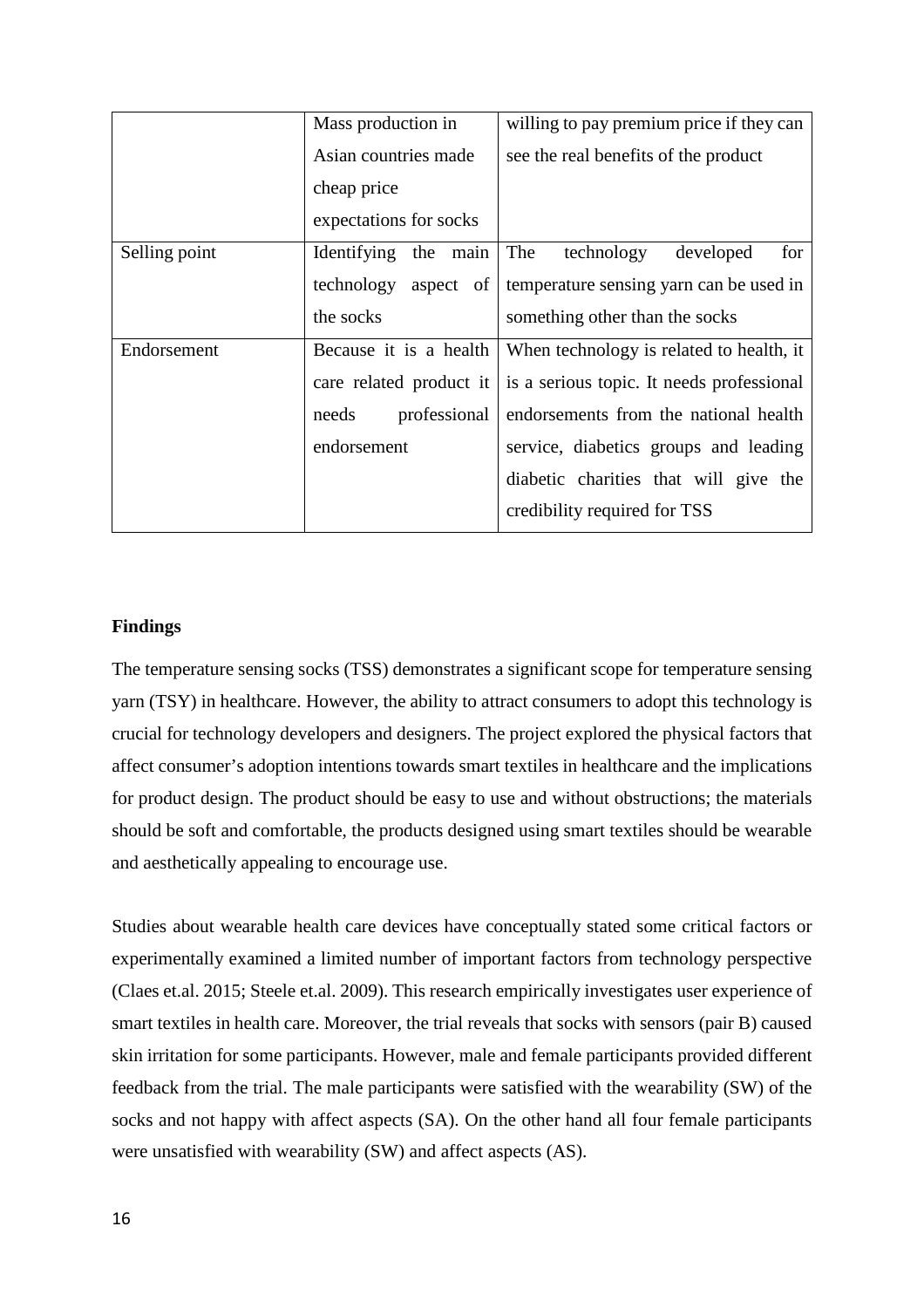Apart from the technology perspective, the study explored factors that influence the consumer's intention to adopt smart textiles in health care and privacy perspectives, which is expected to provide assistance for future smart textiles research. This research indicates that future empirical studies about smart textile adoption in health care should consider factors from multiple perspectives such as technology, data protection, collaboration with professionals in health care sector, product designers and potential end users.

#### **Conclusion**

In seeking to 'break the rules' of fashion this paper has explored the role of new technologies in smart textiles. First, it enables new questions to be asked about fashion in the conceptualisation of communicative wearables and the problem of language, to define – using a material cultural term – stuff. While socks were designed for the project, they are clearly not conventional socks, in a small part because of the smart textile itself, but largely because of the need to accommodate the communication and battery unit. So the functionality of the TSS at this stage of development contributes to the design of a different sock-like object. 'Affordances' can be used to describe actionable qualities of design in an environment, and in this study the generally accepted affordance of a sock has been extended by both its qualities and environment. The hidden communicative qualities of its smart textile itself and the more visible if enigmatic added power supply pocket. The conventions of a 'sock' as a foot covering for comfort, hygiene and social acceptability, were modified by the need to communicate changes in foot temperature.

Moreover as technology replaces many of the designers' tasks, new models of consumer awareness of global fashion trends are required to facilitate the design of the final product. As the focus group demonstrated, consumers are willing to pay a premium price if the product can satisfy their functional and aesthetic needs. In this case, designs that account for the aesthetic requirements of the consumer will encourage adherence to its medical use (Bush and Kent 2017).

Second, the rules are challenged by the interdisciplinarity required to integrate smart technologies with fashion. From the outset of a smart textile project this may involve an understanding of textiles, information technology and engineering disciplines, a need to work within the constraints they impose and different approaches to teamwork. The whole concept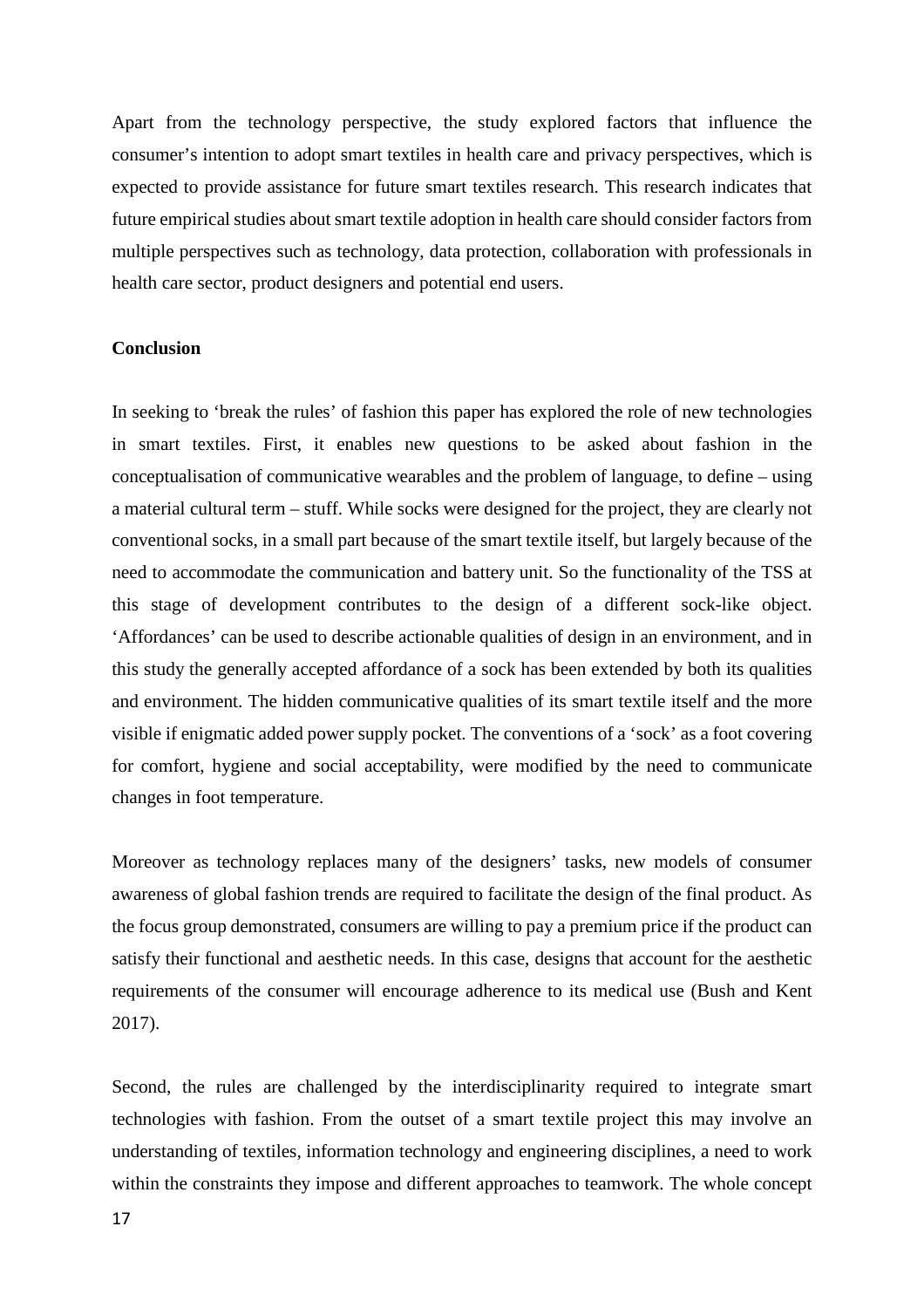of a fashion project may change, for example with the need to access experimental materials and equipment situated in another discipline. In this project, the samples had to be hand-made so the possibility for rapid prototyping did not exist, and opened up new possibilities for fashion as crafting and materiality.

Finally, the project challenged the conventions of fashion education through its focus on healthcare and more general wellbeing. Healthcare products tend not to be found in the mainstream of the fashion industry and if wellbeing is to become a more important element of fashion, then it needs to find a particular place in the curriculum. By researching the development of a new product for monitoring diabetes, this project can contribute to the design of fashion courses and their content, and more profoundly to the boundaries of fashion.

## **References**

BCC research (2014) *Mobile Health Technologies and Global Markets,* [Online], Available from: [http://www.bccresearch.com/market/market research/healthcare/mobile-health-hlc-](http://www.bccresearch.com/market/market%20research/healthcare/mobile-health-hlc-162a.html)[162a.html](http://www.bccresearch.com/market/market%20research/healthcare/mobile-health-hlc-162a.html) [Accessed on 2nd May 2016].

Bush, P. and Kent A. (2017) The craft of wearable wellbeing: A new model for co-design. In C. Farrington and R. Lynch (eds.) *Understanding Personal Medical Devices: Critical Approaches*. Harlow: Pearson.

Claes, V., Devriendt, E., Tournoy, J. & Milisen, K. (2015) Attitudes and perceptions of adults of 60 years and older towards in-home monitoring of the activities of daily living with contactless sensors: an explorative study. *International Journal of Nursing Studies*, 52(1), 134-148.

Cork, C., Tilak, D. Acti, T. Ratnayaka, A. Mbise, E., Anastasopoulos, A., Piper, A. (2013) The next generation of electronic textiles. *Proceedings of the 1st International Conference on Digital Technologies for the Textile Industries*, *5-6th September,* University of Manchester, Manchester.

Davis, D, F. (1989) Perceived usefulness, perceived ease of use, and user acceptance of information technology, *Management Information Systems Research Center*, 13(3), 319-340.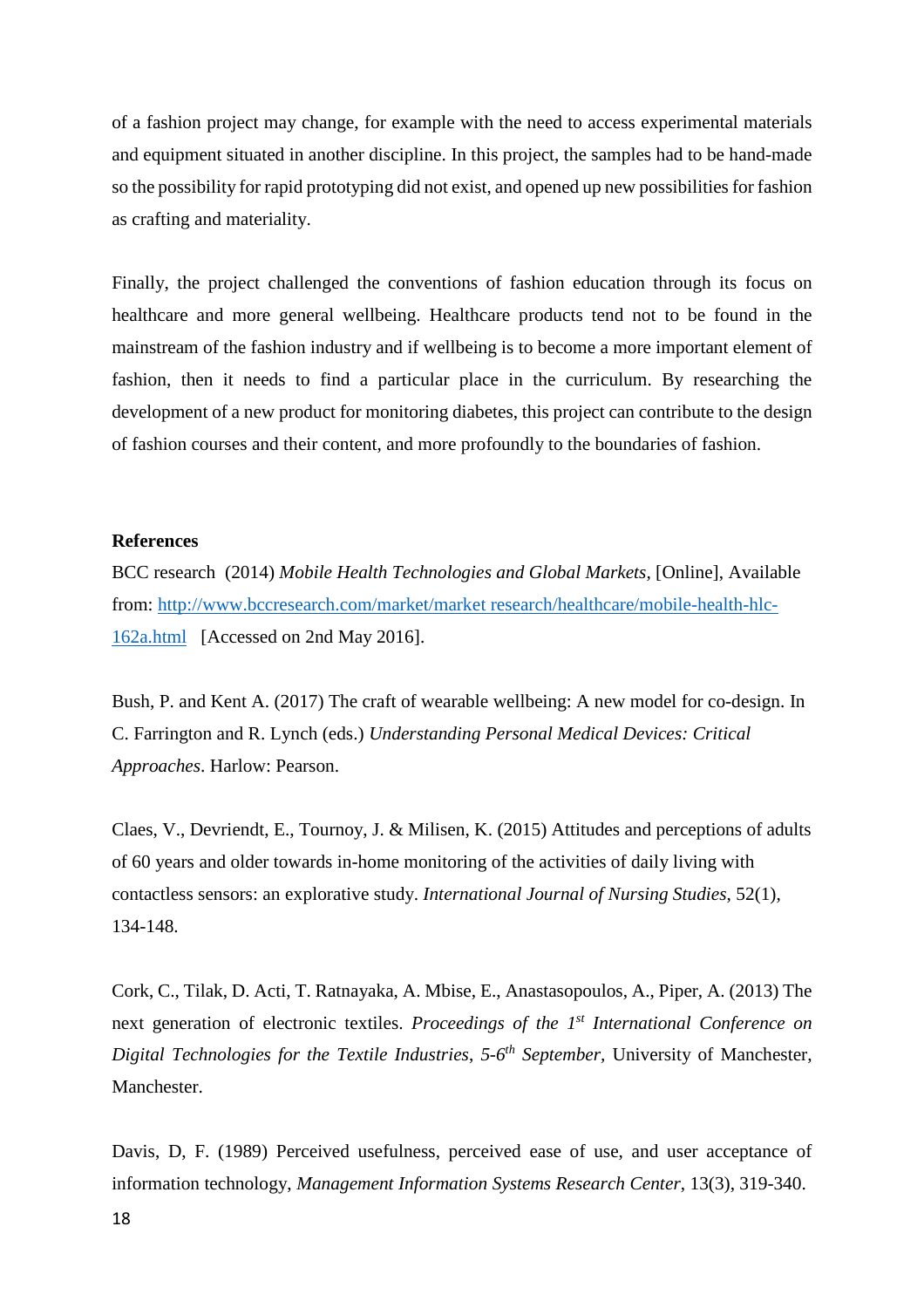Deloitte (2015) *Connected Health: How digital technology is transforming health and social care*, The Deloitte Center for Health Solutions, [Online]. Available from: [http://www2.deloitte.com](http://www2.deloitte.com/) [Accessed on 22ed June 2016].

Diabetes UK (2015) Facts and Stats. [Online]. Available from: [https://www.diabetes.org.uk/Documents/Position%20statements/Diabetes%20UK%20Facts%](https://www.diabetes.org.uk/Documents/Position%20statements/Diabetes%20UK%20Facts%20and%20Stats_Dec%202015.pdf) [20and%20Stats\\_Dec%202015.pdf](https://www.diabetes.org.uk/Documents/Position%20statements/Diabetes%20UK%20Facts%20and%20Stats_Dec%202015.pdf) [Accessed 10<sup>th</sup> December 2016].

Fensli, R., & Boisen, E. (2009) Revised selected papers, human factors affecting the patient's acceptance of wireless biomedical sensors. In the Proceedings of the *Biomedical Engineering Systems and Technologies International Joint Conference,* Funchal: Springer-Verlag, 402-412.

Green, C. (2016) *The measured self*. Presentation. Cheltenham: Cheltenham Science Festival.

ISO (1994) ISO DIS 9241-11 *Ergonomic requirements for office work with Visual Display Terminals*, Part 11: Guidance on Usability. Draft International Standard.

Kohler, A., Hilty, M., and Bakker, C. (2011) Prospective impacts of electronic textiles on recycling and disposal. *Journal of Industrial Ecology*, 15(4), 496-511.

Kuniavsky, M. (2010) *Smart Things: Ubiquitous Computing User Experience Design*. Burlington: Elsevier.

McIntyre, A. (2008) *Participatory Action Research: Qualitative Research Methods*. London: Sage Publications.

McKernan, R. (2016) *The measured self*. Presentation. Cheltenham: Cheltenham Science Festival.

McTaggart,R. (1997) *Participatory Action Research: International Contexts and Consequences*, Albany NY: State University of New York Press.